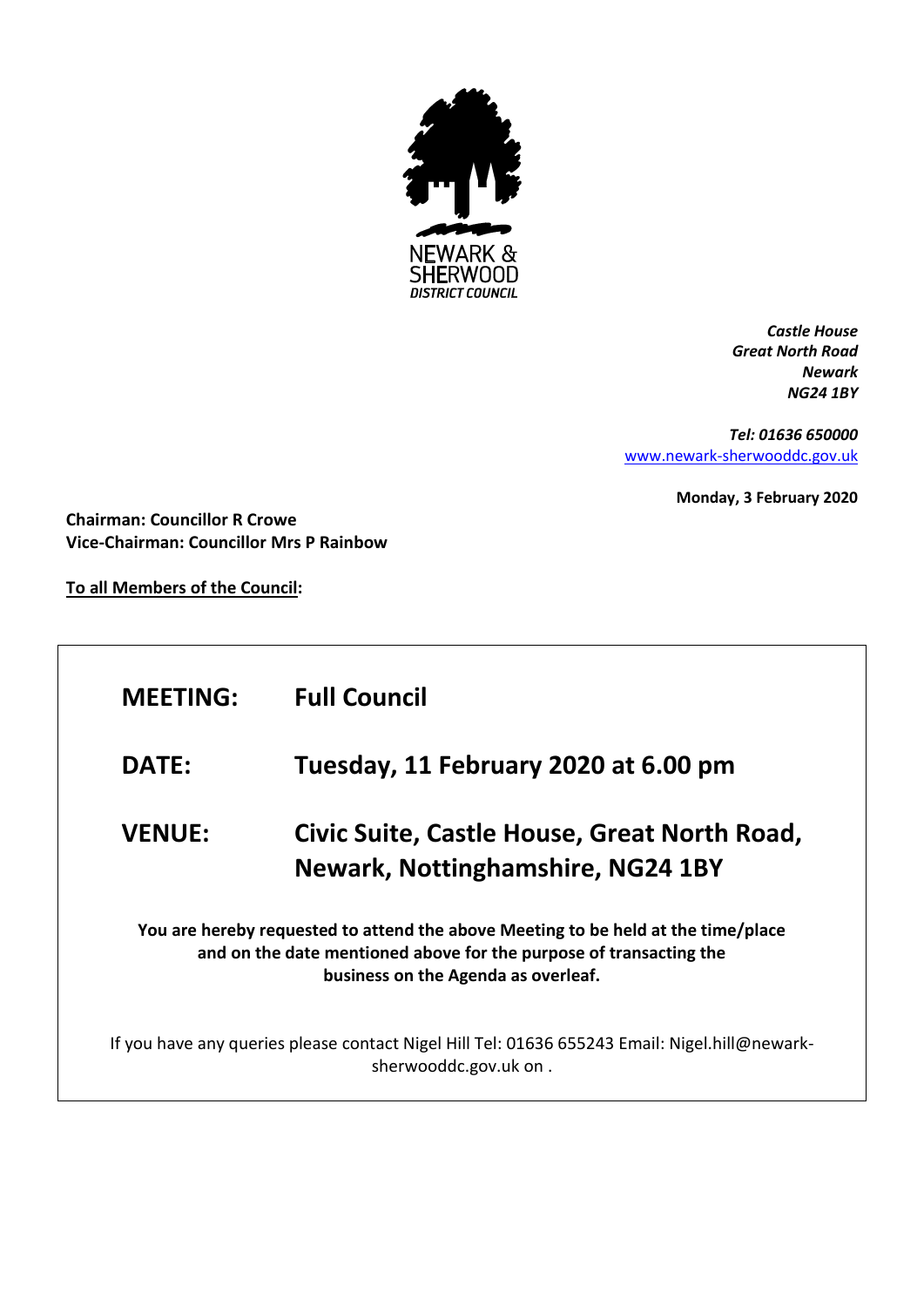## **AGENDA**

|     |                                                                                                             | Page Nos. |
|-----|-------------------------------------------------------------------------------------------------------------|-----------|
| 1.  | Apologies for absence                                                                                       |           |
| 2.  | Minutes from the meeting held on 17 December 2019                                                           | $5 - 16$  |
| 3.  | Declarations of Interest by Members and Officers and as to the Party Whip                                   |           |
| 4.  | Declarations of any Intentions to Record the Meeting                                                        |           |
|     | All Members to note the meeting is to be live streamed by the Council.                                      |           |
| 5.  | Communications which the Chairman or the Chief Executive may wish to lay<br>before the Council              |           |
| 6.  | Communications which the Leader of the Council and Committee Chairmen<br>may wish to lay before the Council |           |
| 7.  | Questions from Members of the Council and the Public                                                        |           |
| 8.  | In accordance with Rule No. 10 to receive the presentation or debating of<br>any Petitions                  |           |
| 9.  | 2020/21 Housing Revenue Account (HRA) Budget and Rent Setting                                               | $17 - 38$ |
| 10. | <b>Notices of Motion</b>                                                                                    |           |

(i) Hunting

In accordance with Rule No. 13.1, Councillor Mrs G. Dawn will move and Councillor P. Peacock, will second a motion to the following effect:

"This Council notes that the hunting of wild animals with dogs is illegal under the terms of the Hunting Act 2004, except where an exemption applies.

This Council therefore calls for the immediate cessation of trail hunting, exempt hunting, exercising of packs of hounds and any gatherings that support these activities on Newark and Sherwood District Council land".

(ii) Anti-Semitism

In accordance with Rule No. 13.1, Councillor D. Lloyd will move and Councillor P. Peacock, will second a motion to the following effect:

The Secretary of State for Housing, Communities and Local Government has written to all local authorities encouraging them to formally adopt the International Holocaust Remembrance Alliance (IHRA) Working Definition of Antisemitism as a clear message that anti-Semitic behaviour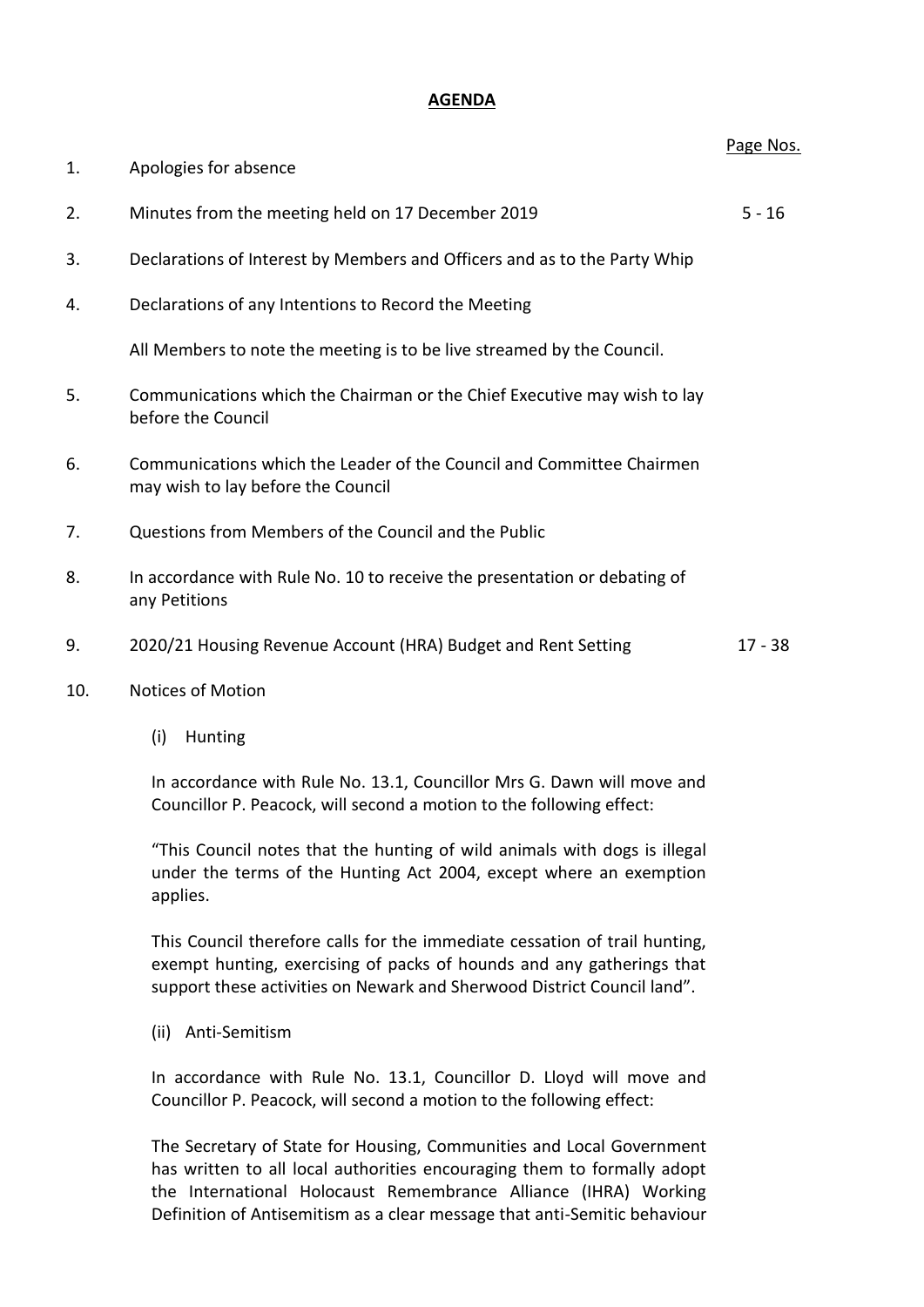will not be tolerated.

Last year, Community Security Trust released their report on antisemitic incidents in the first six months of 2019. It showed the highest total on record over a six-month period, and an increase of 10% on the same period in 2018, with over 100 incidents per month for the third year running. Similarly, the annual figures for 2018 showed the highest number of antisemitic incidents on record.

The Council notes that the IHRA definition is already used in guidance for the Police and Crown Prosecution Service, providing examples of the kinds of behaviours which, depending on the circumstances, could constitute antisemitism. It also recognises that the United Nations Special Rapporteur on Freedom of Religion or Belief also recently released a report which agreed that "the IHRA Working Definition of Antisemitism can offer valuable guidance for identifying antisemitism in its various forms" and encouraged its use in "education, awarenessraising and for monitoring and responding to manifestations of antisemitism".

The definition is not designed to be legally binding, but it is an invaluable tool for public bodies to understand how antisemitism manifests itself in the 21st century. It demonstrates a commitment to engaging with the experiences of Jewish communities and supporting them against the contemporary challenges they face.

The Council is opposed to all forms of hate crime and prejudice and is recommended to adopt the IHRA definition of antisemitism, which is:

"Antisemitism is a certain perception of Jews, which may be expressed as hatred toward Jews. Rhetorical and physical manifestations of antisemitism are directed toward Jewish or non-Jewish individuals and/or their property, toward Jewish community institutions and religious facilities."

The Council is further recommended to request the Director - Governance and Organisational Development, as the Council's Lead Officer for Equalities, to consider how best to raise awareness of this definition and its application within the Council

## 11. Minutes for Noting

| (a) | Policy & Finance Committee - 23 January 2020      | $39 - 48$ |
|-----|---------------------------------------------------|-----------|
| (b) | Economic Development Committee - 15 January 2020  | $49 - 54$ |
| (c) | Homes & Communities Committee - 20 January 2020   | $55 - 60$ |
| (d) | Leisure & Environment Committee - 21 January 2020 | $61 - 68$ |